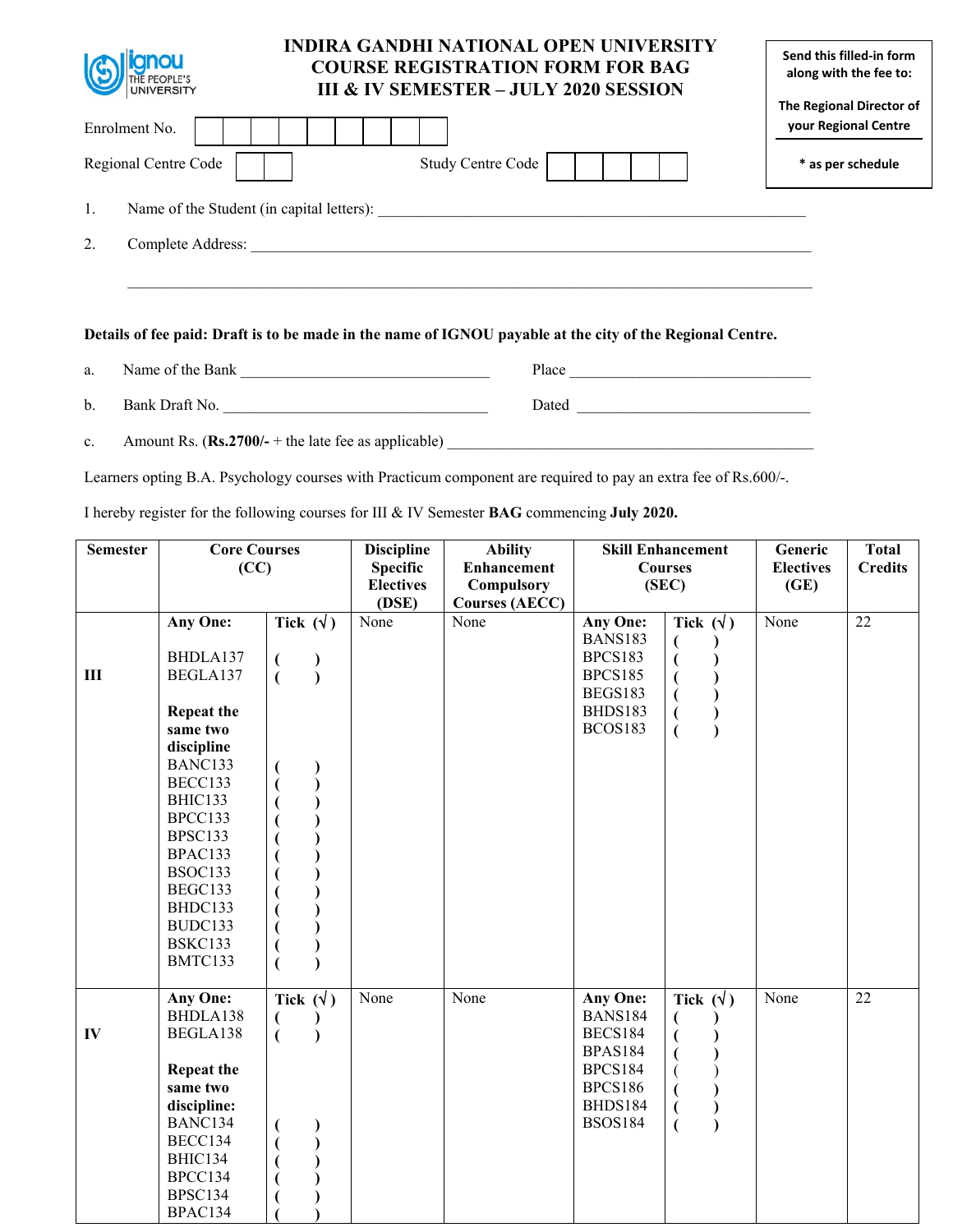| BSOC134 |  |  |  |  |
|---------|--|--|--|--|
| BEGC134 |  |  |  |  |
| BHDC134 |  |  |  |  |
| BUDC134 |  |  |  |  |
| BSKC134 |  |  |  |  |
| BMTC134 |  |  |  |  |

**Note:** 

I) Students are advised to opt Core Courses from the two Disciplines chosen in I & II Semesters.

II) Students of pre-July 2019 batches are advised to Re-register in July 2020 Session for old programme only.

- III) For all the Courses of III & IV Semester, a student is eligible for appearing in his/her first attempt in Term-end examinations after one year of the commencement of the session.
- IV) Change of course is not permitted.
- V) Please keep a photocopy of this form for your records.

E-Mail ID: \_\_\_\_\_\_\_\_\_\_\_\_\_\_\_\_\_\_\_\_\_\_\_\_\_\_\_ Mobile/ Ph. No.\_\_\_\_\_\_\_\_\_\_\_\_\_\_\_\_\_\_\_\_\_\_

Date: \_\_\_\_\_\_\_\_\_\_\_\_\_\_ Signature of Student \_\_\_\_\_\_\_\_\_\_\_\_\_\_\_\_\_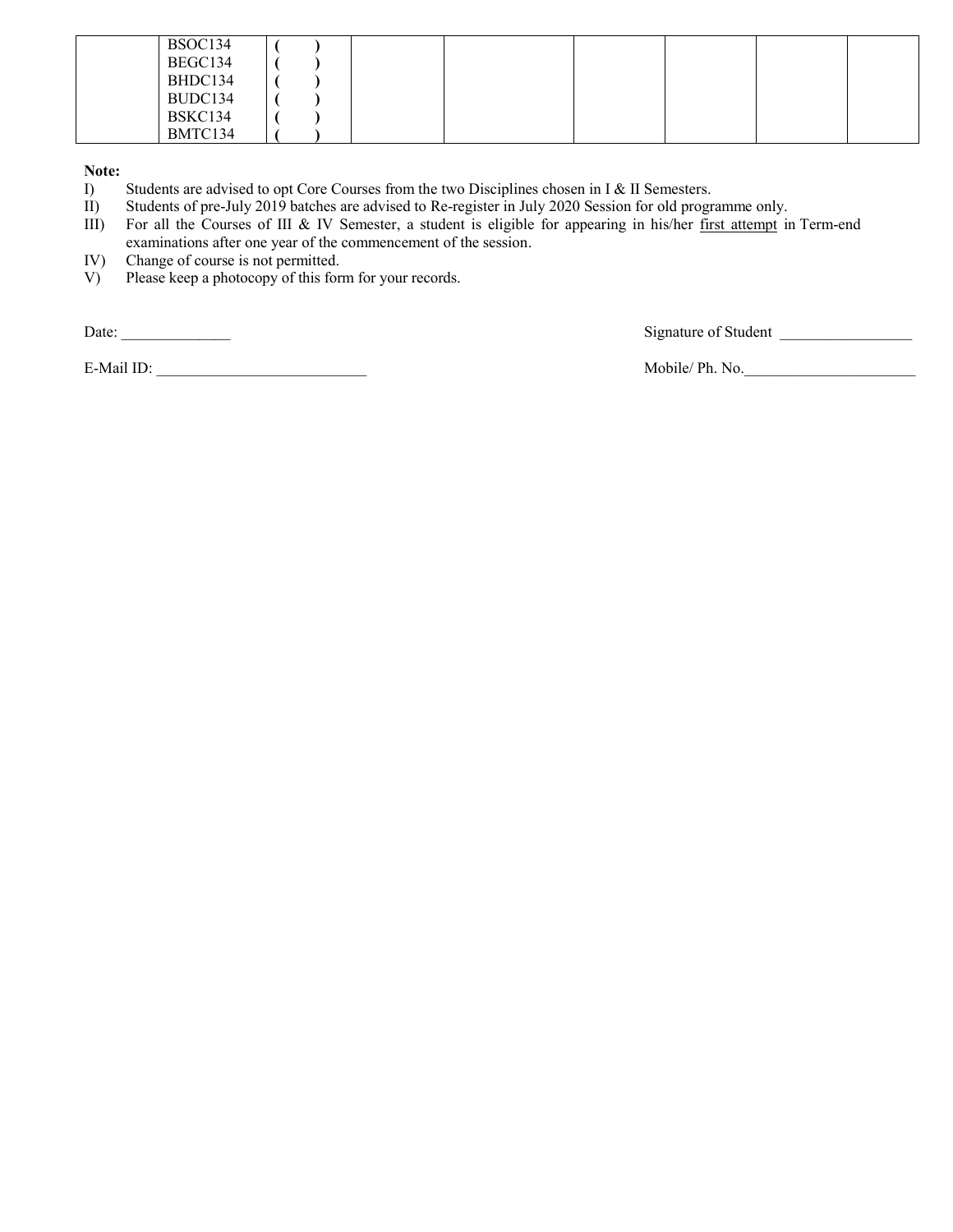|                         | <b>INDIRA GANDHI NATIONAL OPEN UNIVERSITY</b><br><b>COURSE REGISTRATION FORM FOR BSCG</b><br><b>III &amp; IV SEMESTER – JULY 2020 SESSION</b> | Send this filled-in form<br>along with the fee to:      |  |  |
|-------------------------|-----------------------------------------------------------------------------------------------------------------------------------------------|---------------------------------------------------------|--|--|
|                         |                                                                                                                                               | <b>The Regional Director</b><br>of your Regional Centre |  |  |
| Enrolment No.           |                                                                                                                                               | * as per schedule                                       |  |  |
| Regional Centre Code    | Study Centre Code                                                                                                                             |                                                         |  |  |
| 1.                      | Name of the Student (in capital letters):                                                                                                     |                                                         |  |  |
| 2.<br>Complete Address: |                                                                                                                                               |                                                         |  |  |
|                         |                                                                                                                                               |                                                         |  |  |
|                         | Details of fee paid: Draft is to be made in the name of IGNOU payable at the city of the Regional Centre.                                     |                                                         |  |  |

- a. Name of the Bank \_\_\_\_\_\_\_\_\_\_\_\_\_\_\_\_\_\_\_\_\_\_\_\_\_\_\_\_\_\_\_\_ Place \_\_\_\_\_\_\_\_\_\_\_\_\_\_\_\_\_\_\_\_\_\_\_\_\_\_\_\_\_\_\_ b. Bank Draft No. \_\_\_\_\_\_\_\_\_\_\_\_\_\_\_\_\_\_\_\_\_\_\_\_\_\_\_`\_\_\_\_\_\_\_ Dated \_\_\_\_\_\_\_\_\_\_\_\_\_\_\_\_\_\_\_\_\_\_\_\_\_\_\_\_\_\_
- c. Amount Rs.  $(\mathbf{Rs.4500/-} + \text{the late fee as applicable})$

I hereby register for the following courses for III & IV Semesters BSCG commencing July 2020.

| <b>Semester</b> | <b>Core Courses</b><br>(CC)                                                                                        |                         | <b>Discipline</b><br><b>Specific</b><br><b>Electives</b> | <b>Ability</b><br><b>Enhancement</b><br>Compulsory | <b>Skill Enhancement</b><br><b>Courses</b><br>(SEC)                        |                         | Generic<br><b>Electives</b><br>(GE) | <b>Total</b><br><b>Credits</b> |
|-----------------|--------------------------------------------------------------------------------------------------------------------|-------------------------|----------------------------------------------------------|----------------------------------------------------|----------------------------------------------------------------------------|-------------------------|-------------------------------------|--------------------------------|
|                 |                                                                                                                    |                         | (DSE)                                                    | <b>Courses (AECC)</b>                              |                                                                            |                         |                                     |                                |
| III             | Repeat the same<br>three discipline<br>which you have<br>selected for I &<br><b>II</b> Semesters.<br>Any from each | <b>Tick</b><br>$(\vee)$ | None                                                     | None                                               | <b>Any One</b><br>of these:<br><b>BANS183</b><br>BPCS183<br><b>BPCS185</b> | <b>Tick</b><br>$(\vee)$ | None                                | 22                             |
|                 | discipline:                                                                                                        |                         |                                                          |                                                    | BEGS183                                                                    |                         |                                     |                                |
|                 | <b>BBYCT 135 &amp;</b><br>BBYCL 136;                                                                               |                         |                                                          |                                                    | BHDS183<br>BCOS183                                                         | $\overline{(}$          |                                     |                                |
|                 | <b>BCHCT 135 &amp;</b><br><b>BCHCL 136;</b>                                                                        |                         |                                                          |                                                    |                                                                            |                         |                                     |                                |
|                 | <b>BGGCT 133 &amp;</b><br><b>BGGCL 134;</b>                                                                        |                         |                                                          |                                                    |                                                                            |                         |                                     |                                |
|                 | <b>BGYCT 135 &amp;</b><br><b>BGYCL 136;</b>                                                                        |                         |                                                          |                                                    |                                                                            |                         |                                     |                                |
|                 | <b>BMTC 133;</b>                                                                                                   |                         |                                                          |                                                    |                                                                            |                         |                                     |                                |
|                 | <b>BPHCT 135 &amp;</b><br><b>BPHCL 136;</b>                                                                        |                         |                                                          |                                                    |                                                                            |                         |                                     |                                |
|                 | <b>BZYCT 135 &amp;</b><br>BZYCL 136;                                                                               |                         |                                                          |                                                    |                                                                            |                         |                                     |                                |